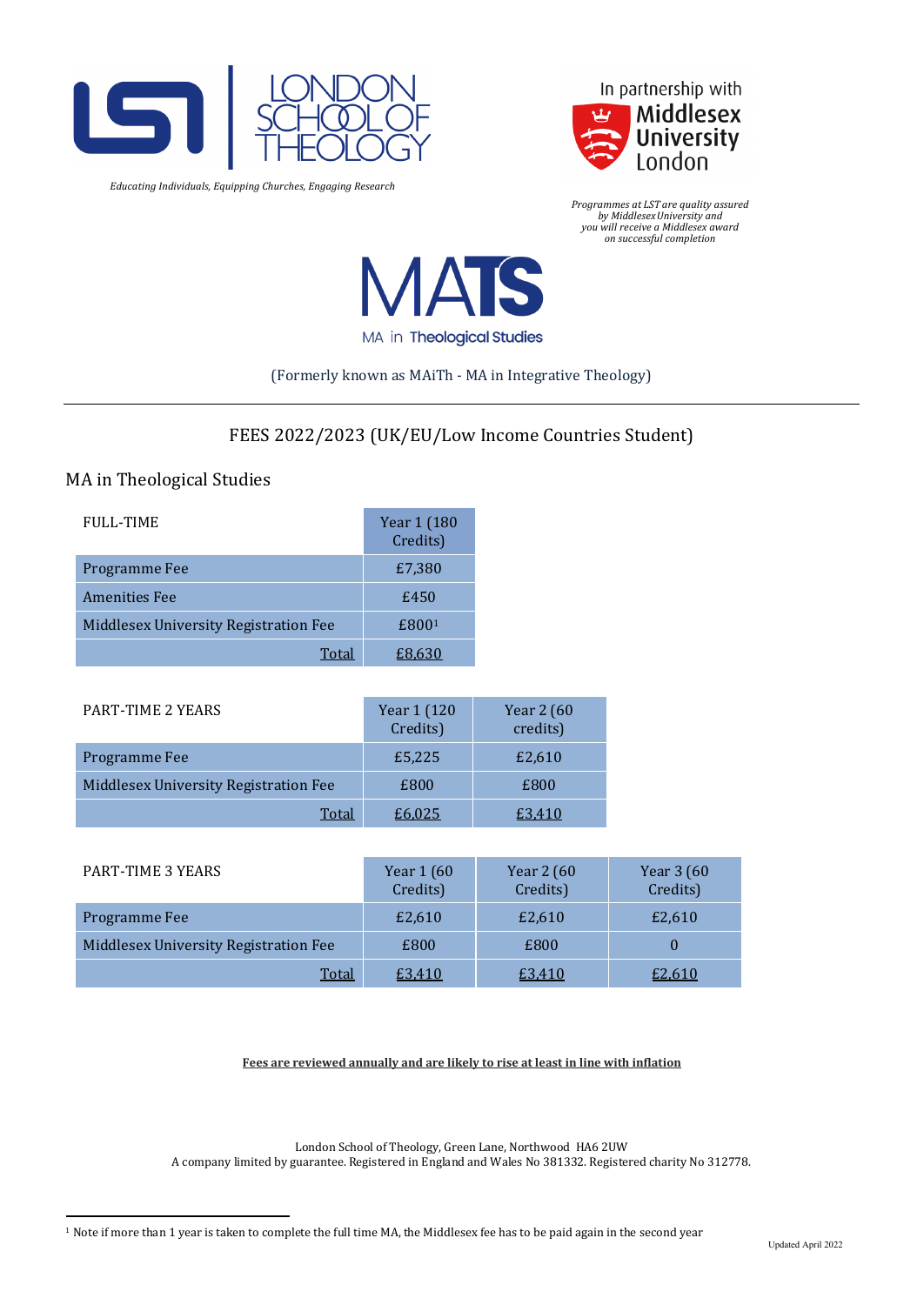

*Educating Individuals, Equipping Churches, Engaging Research*



*Programmes at LST are quality assured by MiddlesexUniversity and you will receive a Middlesex award on successful completion*



### (Formerly known as MA in Integrative Theology)

# FEES 2022/2023 (UK/EU/Low Income Countries Student)

# PG Diploma in Theological Studies

| <b>FULL-TIME</b>                      | Year 1 (120<br>Credits) |
|---------------------------------------|-------------------------|
| Programme Fee                         | £4,920                  |
| <b>Amenities Fee</b>                  | £305                    |
| Middlesex University Registration Fee | £800 <sup>2</sup>       |
| Total                                 | E6.025                  |

| PART-TIME                             | Year 1 (60<br>Credits) | Year 2 (60<br>credits) |
|---------------------------------------|------------------------|------------------------|
| Programme Fee                         | £2,610                 | £2,610                 |
| Middlesex University Registration Fee | £800                   | £800                   |
| Total                                 | £3.410                 | £3.410                 |

# PG Certificate in Theological Studies

| PART-TIME                             | Year 1 (60<br>Credits) |
|---------------------------------------|------------------------|
| Programme Fee                         | £2,610                 |
| Middlesex University Registration Fee | £800 <sup>2</sup>      |
| Total                                 | £3.410                 |

#### **Fees are reviewed annually and are likely to rise at least in line with inflation**

London School of Theology, Green Lane, Northwood HA6 2UW A company limited by guarantee. Registered in England and Wales No 381332. Registered charity No 312778.

<span id="page-1-0"></span><sup>&</sup>lt;sup>2</sup> Note if more than 1 year is taken to complete the full time PG Dip / PT PG Cert, the Middlesex fee has to be paid again in the second year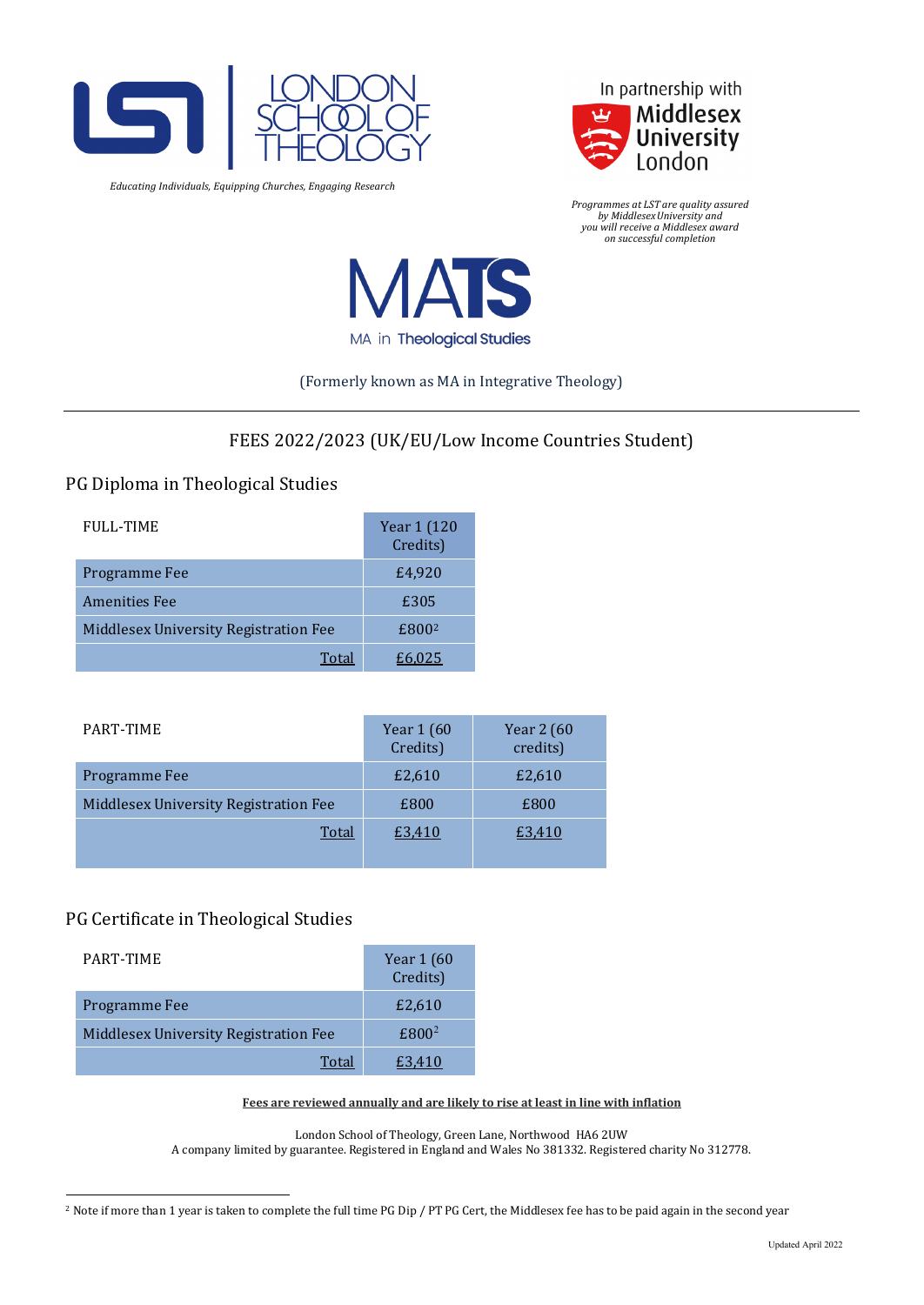# **1. TUITION FEES:**

#### • Programme Fees

Programme Fees cover tuition for the whole academic year and are not refundable if a student withdraws part way through the year. Students who withdraw from their course of study during the year are liable for fees for the entire year.

#### • Middlesex University Registration Fees

In addition to Programme Fees that students pay to LST, fees are also paid to the School to cover the costs of registration and other academic administration with Middlesex University who validate our programmes. They are payable in Year 1 and Year 2 only. Middlesex University Registration Fees are non-refundable.

### • Amenities Fees

Amenities Fee cover the use of School facilities, use of the library (both on campus and online), and IT and admin support.

# **2. SUBSIDISED PROGRAMME FEE RATE:**

- A reduced programme fee rate applies to British and other EU nationals and to students carrying a passport of countries with a lower-middle Gross National Income (GNI) according to the World Bank.
- For students commencing in 2022-2023 the subsidized programme fee applies to countries with a GNI of less than *\$4,095 in July 2021*. On request, the School accounts department [\(accounts@lst.ac.uk\)](mailto:accounts@lst.ac.uk) can provide a list of these countries.
- Students from countries for which the standard rate is applicable, who then become UK citizens during their course will be charged at the subsidized rate from the start of the next academic year after becoming UK citizens. For the purposes of deciding subsidised rates the marker used by the school to determine citizenship status is the country issuing the passport held by the student.

### **3. PAYMENT TERMS AND DISCOUNTS:**

• Payment Terms

Fees are invoiced and payable annually in advance. Payment may be made by instalments, following submission of the Payment Plan Form. The Middlesex Registration Fee cannot be paid by Instalments and is payable in full by 31<sup>st</sup> October. If a payment plan is agreed and not adhered to, interest will be added to overdue accounts. Non-payment of fees may result in withdrawal of access to School facilities.

Students who have difficulties in paying fees, or require financial assistance or information, please speak to the School's Credit Controller on 01923 456127 or email [creditcontrol@lst.ac.uk](mailto:creditcontrol@lst.ac.uk) at the earliest opportunity. Final year students who have not settled all fees in full by 31<sup>st</sup> May will not be permitted to graduate.

- Raising Theologian Scholarships for missionaries and those in full time ministry We will consider applications from long-term missionaries and those in full time ministry for a 20% scholarship on the programme fees. We would require evidence of your status e.g. for missionaries proof from your Mission Board and we would want to discuss your financial situation further before granting the discount
- Tuition Discounts for Married Couples

A discount of 25% applies to the Programme Fees of one partner of a married couple when both are studying for a full-time or part-time taught course at LST (the discount applies to Undergraduate and Master/Postgraduate Diploma programmes only and to the lower of the 2 sets of fees). Further information can be obtained from the Accounts Department upon request.

# **4. DEPOSITS:**

Students are required to pay a minimum Fee Deposit of £800 to secure their place on the course at the School. For international students intending to travel to the UK and requiring a CAS number, a £5,000 deposit is required if wanting to stay on campus or £3,500 if arranging your own accommodation. Deposits will be offset against the first fee invoice. The deposit is non-refundable if you withdraw after 1st September 2022.